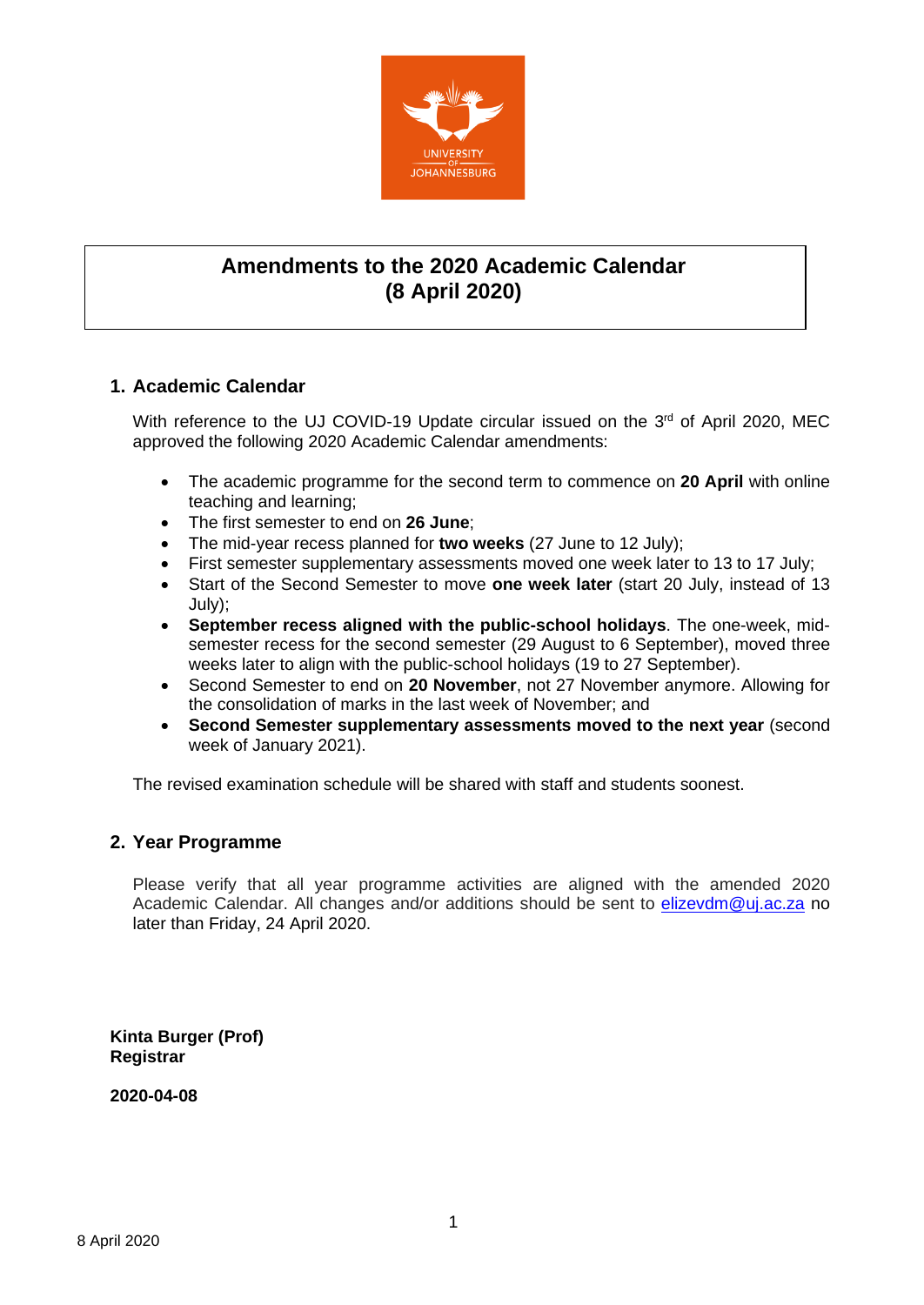## **REVISED 2020 ACADEMIC CALENDAR (8 April 2020)**

| <b>ACADEMIC ACTIVITY</b>                                                                          | <b>PREVIOUSLY</b><br><b>APPROVED</b><br><b>DATES</b> | <b>18 MARCH</b><br><b>REVISED</b><br><b>DATES</b> | 8 APRIL<br><b>REVISED</b><br><b>DATES</b> |
|---------------------------------------------------------------------------------------------------|------------------------------------------------------|---------------------------------------------------|-------------------------------------------|
| University re-opens for support employees                                                         | Thu 2020-01-02                                       |                                                   |                                           |
| Enrichment and academic development programmes for<br>UJ students                                 | Thu 2020-01-02 -<br>Sat 2020-01-04                   |                                                   |                                           |
| Academic employees, not involved in enrichment or<br>academic development programmes, resume duty | Mon 2020-01-06                                       |                                                   |                                           |
| Academic Research                                                                                 | Mon 2020-01-06 -<br>Sun 2020-01-26                   |                                                   |                                           |
| 2nd Semester (of previous year) Supplementary<br>Assessment                                       | Mon 2020-01-06 -<br>Fri 2020-01-10                   |                                                   |                                           |
| <b>Online Registration</b>                                                                        | Mon 2020-01-06 -<br>Fri 2020-01-31                   |                                                   |                                           |
| Special Assessment of Previous Year                                                               | Wed 2020-01-22<br>$-$ Tue 2020-01-28                 |                                                   |                                           |
| 1st Year Seminar                                                                                  | Tue 2020-01-28-<br>Fri 2020-01-31                    |                                                   |                                           |
| <b>First Semester</b>                                                                             | Mon 2020-02-03-<br>Mon 2020-06-15                    | Mon 2020-02-03-<br>Fri 2020-06-19                 | Mon 2020-02-03-<br>Fri 2020-06-26         |
| Mid-semester Recess + National Lockdown Period (1st<br>Semester)                                  | Sat 2020-03-21-<br>Sun 2020-03-29                    | Sat 2020-03-21-<br>Mon 2020-04-13                 | Sat 2020-03-21-<br>Sun 2020-04-19         |
| <b>Study Period for Students</b>                                                                  | Fri 2020-05-15-<br>Tue 2020-05-19                    | Sat 2020-05-23-<br>Wed 2020-05-27                 | Sat 2020-05-30 -<br>Wed 2020-06-03        |
| 1st Semester Final Assessment                                                                     | Wed 2020-05-20<br>$-Mon 2020-06-15$                  | Thur 2020-05-28-<br>Fri 2020-06-19                | Thur 2020-06-04 -<br>Fri 2020-06-26       |
| <b>Winter Vacation</b>                                                                            | Tue 2020-06-16<br>Sun 2020-07-05                     | Sat 2020-06-20 -<br>Sun 2020-07-05                | Sat 2020-06-27 -<br>Sun 2020-07-12        |
| Winter Vacation / Academic research                                                               |                                                      |                                                   |                                           |
| Programmes for international students hosted by UJ                                                |                                                      |                                                   |                                           |
| · Study-abroad programmes for UJ students                                                         | Mon 2020-07-06 -<br>Fri 2020-07-10                   |                                                   |                                           |
| Enrichment and academic development programmes for<br>UJ students                                 |                                                      |                                                   |                                           |
| 1st Semester Supplementary Assessments                                                            | Mon 2020-07-06-<br>Fri 2020-07-10                    |                                                   | Mon 2020-07-13-<br>Fri 2020-07-17         |
| <b>Second Semester</b>                                                                            | Mon 2020-07-13-<br><del>Fri 2020-10-16</del>         |                                                   | Mon 2020-07-20 -<br>Fri 2020-10-23        |
| 1st Semester Special Assessment                                                                   | Thu 2020-07-23-<br>Wed 2020-07-29                    |                                                   | Thu 2020-07-30 -<br>Thu 2020-08-06        |
| Mid-semester Vacation (2nd Semester)                                                              | Sat 2020-08-29<br>Sun 2020-09-06                     |                                                   | Sat 2020-09-19-<br>Sun 2020-09-27         |
| <b>Study Period for Students</b>                                                                  | Sat 2020-10-17-<br>Wed 2020-10-21                    |                                                   | Sat 2020-10-24-<br>Wed 2020-10-28         |
| 2nd Semester Final Assessment                                                                     | Thu 2020-10-22-<br>Fri 2020-11-13                    |                                                   | Thu 2020-10-29 -<br>Fri 2020-11-20        |
| <b>Study Period for Students</b>                                                                  | Sat 2020-11-14-<br>Sun 2020-11-22                    |                                                   |                                           |
| 2nd Semester Supplementary Assessments                                                            | Mon 2020-11-23<br>Fri 2020-11-27                     |                                                   | Mon 2021-01-11-<br>Fri 2021-01-15         |
| Start of Summer Holiday for students                                                              | Sat 2020-11-28                                       |                                                   | Sat 2020-11-21                            |
| Start of December Holiday for academic staff                                                      | Wed 2020-12-09                                       |                                                   | Tue 2020-12-01                            |
| Start of December Holiday for support staff                                                       | Sat 2020-12-12                                       |                                                   |                                           |
| Special Assessment of the Previous Year                                                           | Mon 2021-01-11<br>Fri 2021-01-15                     |                                                   | Mon 2021-01-25-<br>Fri 2021-01-29         |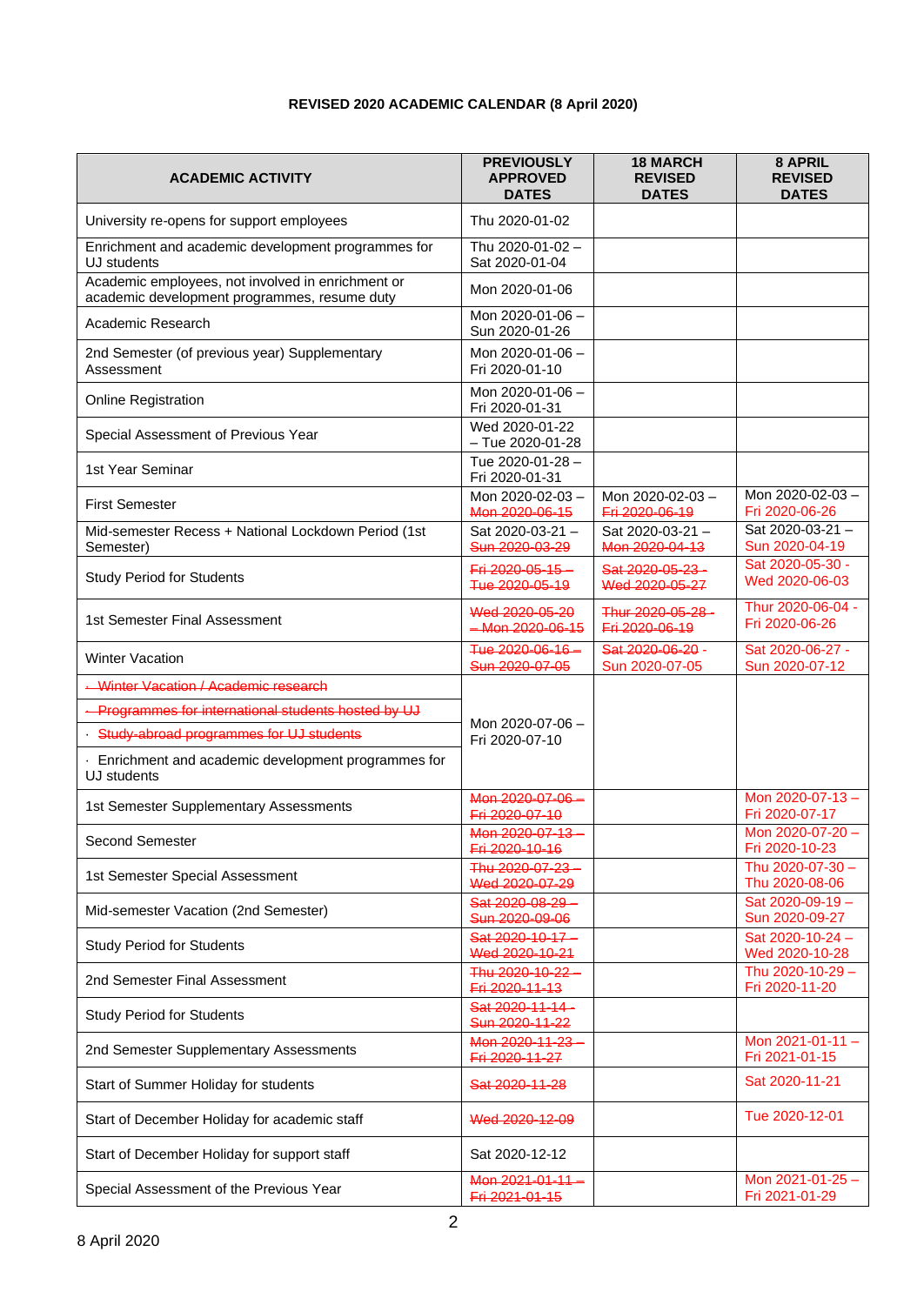### **PUBLIC AND UNIVERSITY HOLIDAYS (8 April 2020)**

| <b>Description</b>                                      | 2020             |
|---------------------------------------------------------|------------------|
| New Year's Day                                          | Wed 01 January   |
| Human Rights Day                                        | Sat 21 March     |
| Good Friday                                             | Fri 10 April     |
| <b>Family Day</b>                                       | Mon 13 April     |
| Freedom Day                                             | Mon 27 April     |
| Worker's Day                                            | Fri 01 May       |
| Youth Day                                               | Tue 16 June      |
| National Women's Day                                    | Sun 09 August    |
| Public Holiday due to National Women's day on<br>Sunday | Mon 10 August    |
| Heritage Day                                            | Thu 24 September |
| <b>University Holiday</b>                               | Fri 25 September |
| Day of Reconciliation                                   | Wed 16 December  |
| Christmas Day                                           | Fri 25 December  |
| Day of Goodwill                                         | Sat 26 December  |

### **IMPORTANT NOTES**

| University re-opens for support employees   | Thu 2 January 2020    |
|---------------------------------------------|-----------------------|
| University re-opens for academic employees  | Mon 6 January 2020    |
| University Holiday                          | Fri 25 September 2020 |
| University closes for the December Holidays | Fri 11 December 2020  |